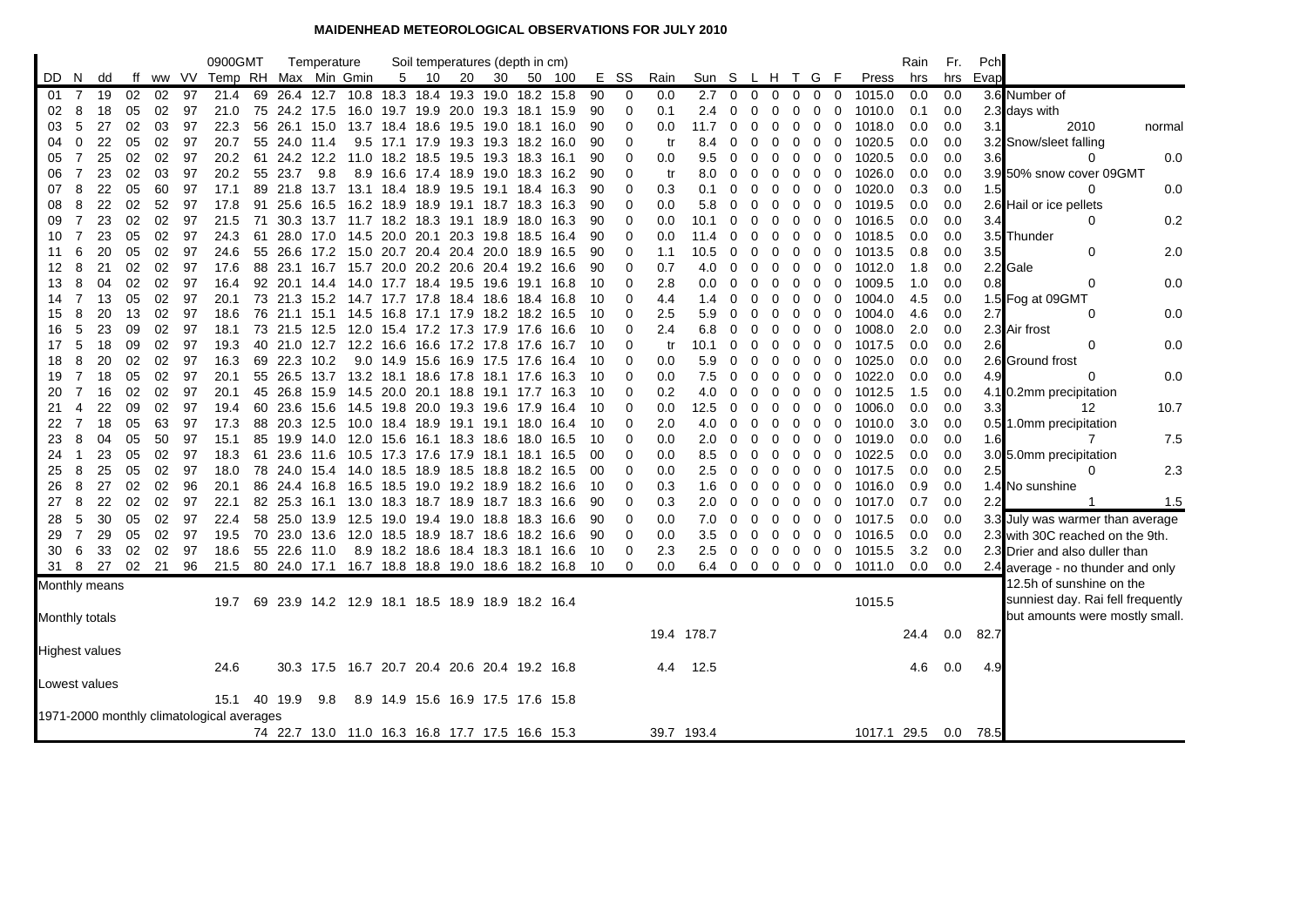Key

| DD: |      |
|-----|------|
|     | date |
|     |      |
|     |      |

| :נונו | date              |
|-------|-------------------|
|       | 07GMT observation |

| <u>U/GMI</u> observations |                                                                                            |                                                                            |                                                        |   |                         |           |                             |                                         |  |  |  |  |  |  |
|---------------------------|--------------------------------------------------------------------------------------------|----------------------------------------------------------------------------|--------------------------------------------------------|---|-------------------------|-----------|-----------------------------|-----------------------------------------|--|--|--|--|--|--|
|                           | N                                                                                          |                                                                            | cloud cover (oktas, 9=obscured)                        |   |                         | dd        |                             | wind direction (degrees/10)             |  |  |  |  |  |  |
|                           | ff                                                                                         |                                                                            | wind speed (knots)                                     |   |                         |           |                             |                                         |  |  |  |  |  |  |
|                           | ww                                                                                         | present weather code                                                       |                                                        |   |                         |           |                             |                                         |  |  |  |  |  |  |
|                           |                                                                                            |                                                                            | cloud decreasing                                       |   |                         | 25        | recent rain shower          |                                         |  |  |  |  |  |  |
|                           |                                                                                            | 2                                                                          | sky not changing                                       |   |                         | 51        | intermittent slight drizzle |                                         |  |  |  |  |  |  |
|                           |                                                                                            | 3                                                                          | cloud increasing                                       |   |                         | 60        | intermittent slight rain    |                                         |  |  |  |  |  |  |
|                           |                                                                                            | 21                                                                         | recent rain                                            |   |                         | 80        | light rain shower           |                                         |  |  |  |  |  |  |
|                           | VV.                                                                                        | visibility (00-50 metres/100, 94 very poor, 95 poor, 96 moderate, 97 good) |                                                        |   |                         |           |                             |                                         |  |  |  |  |  |  |
|                           | Soil temperatures are for 0700GMT beneath bare soil (5, 10, 20cm) or grass (30, 50, 100cm) |                                                                            |                                                        |   |                         |           |                             |                                         |  |  |  |  |  |  |
|                           | 09GMT observations                                                                         |                                                                            |                                                        |   |                         |           |                             |                                         |  |  |  |  |  |  |
|                           | Temp                                                                                       |                                                                            | temperature (degC)                                     |   |                         | <b>RH</b> | relative humidity (%)       |                                         |  |  |  |  |  |  |
|                           | Е                                                                                          |                                                                            | state of ground (00 dry, 10 moist, 20 wet, 90 cracked) |   |                         | SS        | snow depth (cm)             |                                         |  |  |  |  |  |  |
|                           | Press                                                                                      |                                                                            | air pressure (mb)                                      |   |                         |           |                             |                                         |  |  |  |  |  |  |
| 24 hour readings          |                                                                                            |                                                                            |                                                        |   |                         |           |                             |                                         |  |  |  |  |  |  |
|                           | Max                                                                                        |                                                                            | maximum temperature (degC) beginning 09GMT             |   |                         | Min       |                             | minimum temperature (degC) ending 09GMT |  |  |  |  |  |  |
|                           | Gmin                                                                                       |                                                                            | grass minimum temperature (degC) ending 09GMT          |   |                         | Rain      |                             | precipitation beginning 09GMT           |  |  |  |  |  |  |
|                           | Sun                                                                                        | sunshine (hours) sunrise-sunset                                            |                                                        |   |                         | Rain hrs  |                             | hours of rainfall (>0.1mm/h) 09-09GMT   |  |  |  |  |  |  |
|                           | Fr. Hrs                                                                                    |                                                                            | hours of air frost (00-24GMT)                          |   |                         |           | Pch Evap                    | Piche evaporation (ml) beginning 09GMT  |  |  |  |  |  |  |
| Days with                 |                                                                                            |                                                                            |                                                        |   |                         |           |                             |                                         |  |  |  |  |  |  |
|                           | S                                                                                          |                                                                            | snow(5) or sleet(1) falling                            |   | 50% snow cover at 09GMT |           | н                           | hail or ice pellets                     |  |  |  |  |  |  |
|                           |                                                                                            |                                                                            | thunder heard                                          | G | gale                    |           | F                           | fog at 09GMT                            |  |  |  |  |  |  |

## Da